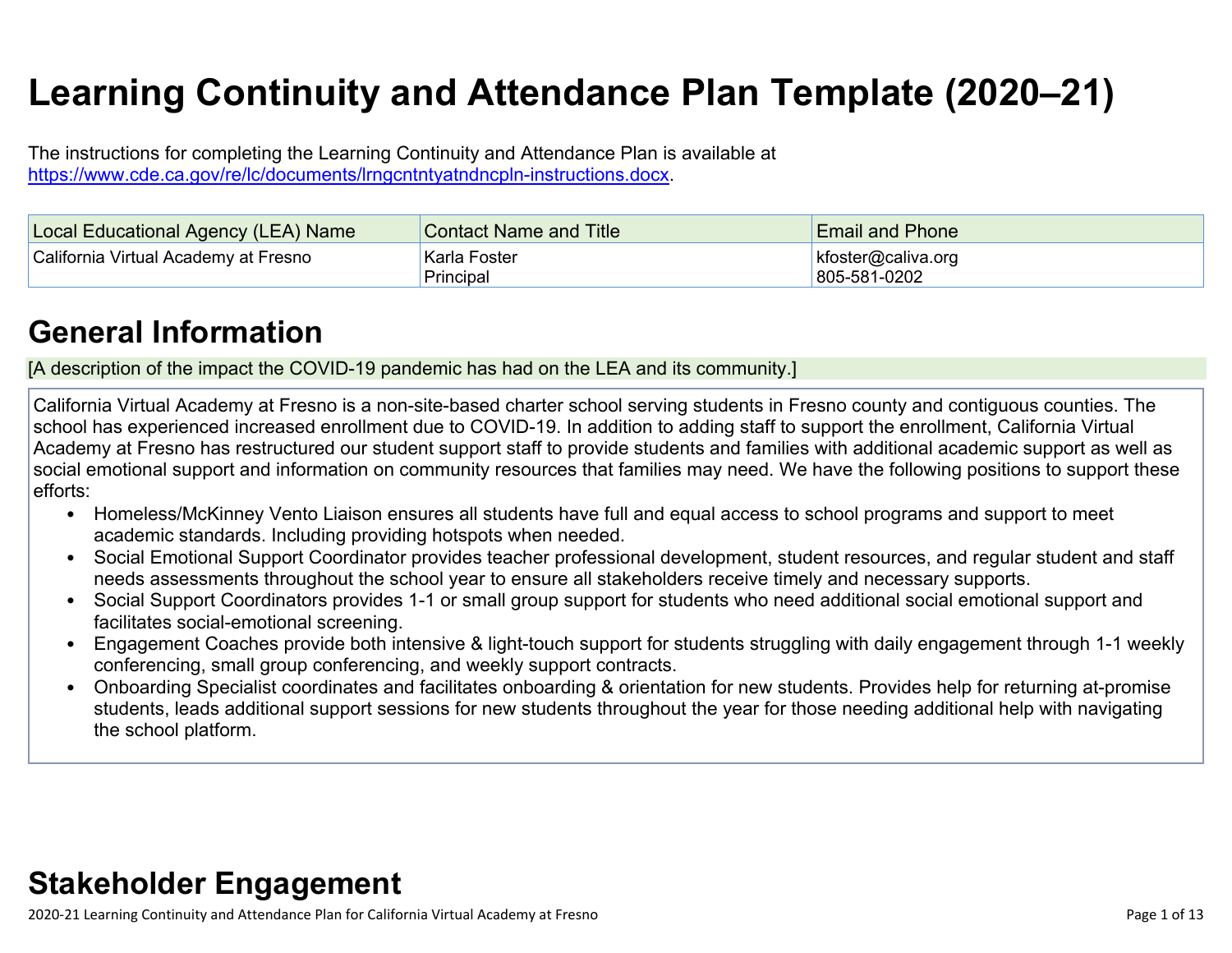#### [A description of the efforts made to solicit stakeholder feedback.]

Throughout the development of this plan, staff, parents, students, union leadership, and the school board were offered opportunities to provide feedback. Beginning in the spring of 2020, staff meetings were held to gather input on several aspects of the program, including the instructional model and social emotional supports. Grade level and subject area focus groups were formed to gather more specific feedback. As the plan was developed, a draft was provided to union leadership and a survey was sent to both new and returning families for feedback on plan development. In August, community input sessions were held to explain the different components of the plan and how it works in our virtual school model.

[A description of the options provided for remote participation in public meetings and public hearings.]

The plan was emailed with a survey link requesting feedback to all parents/guardians, middle school students, and high school students. All public meetings were held via Zoom that allowed any interested party to join remotely via internet or phone. Public hearings are held remotely through a conference line.

[A summary of the feedback provided by specific stakeholder groups.]

Feedback provided from the union included requests for social emotional professional development, continued access to health and wellness supports provided by our contracted personnel team, and the ability to work with administration to provide positive messaging to teachers with flexibility when possible. During stakeholder meetings held in Zoom with teachers, parents, and students, feedback was positive. There were questions regarding attendance requirements at live sessions, daily log ins, and access to supports through the Compass program. Parents were interested in how to get help with learning technology and accessing resources if they were struggling with their student.

[A description of the aspects of the Learning Continuity and Attendance Plan that were influenced by specific stakeholder input.]

Based on feedback provided, we updated the descriptions of social emotional supports and the description of roles on the Compass team. We added a Social Emotional Support Coordinator position to ensure a comprehensive program that includes teacher professional development, student resources, and regular student and staff needs assessments conducted throughout the school year to ensure all stakeholders receive timely and necessary supports. Professional development was added for teachers on the 7 Mindsets program beginning in August and continuing through the school year. Our onboarding supports include more robust training on the technology and systems necessary for success at our school.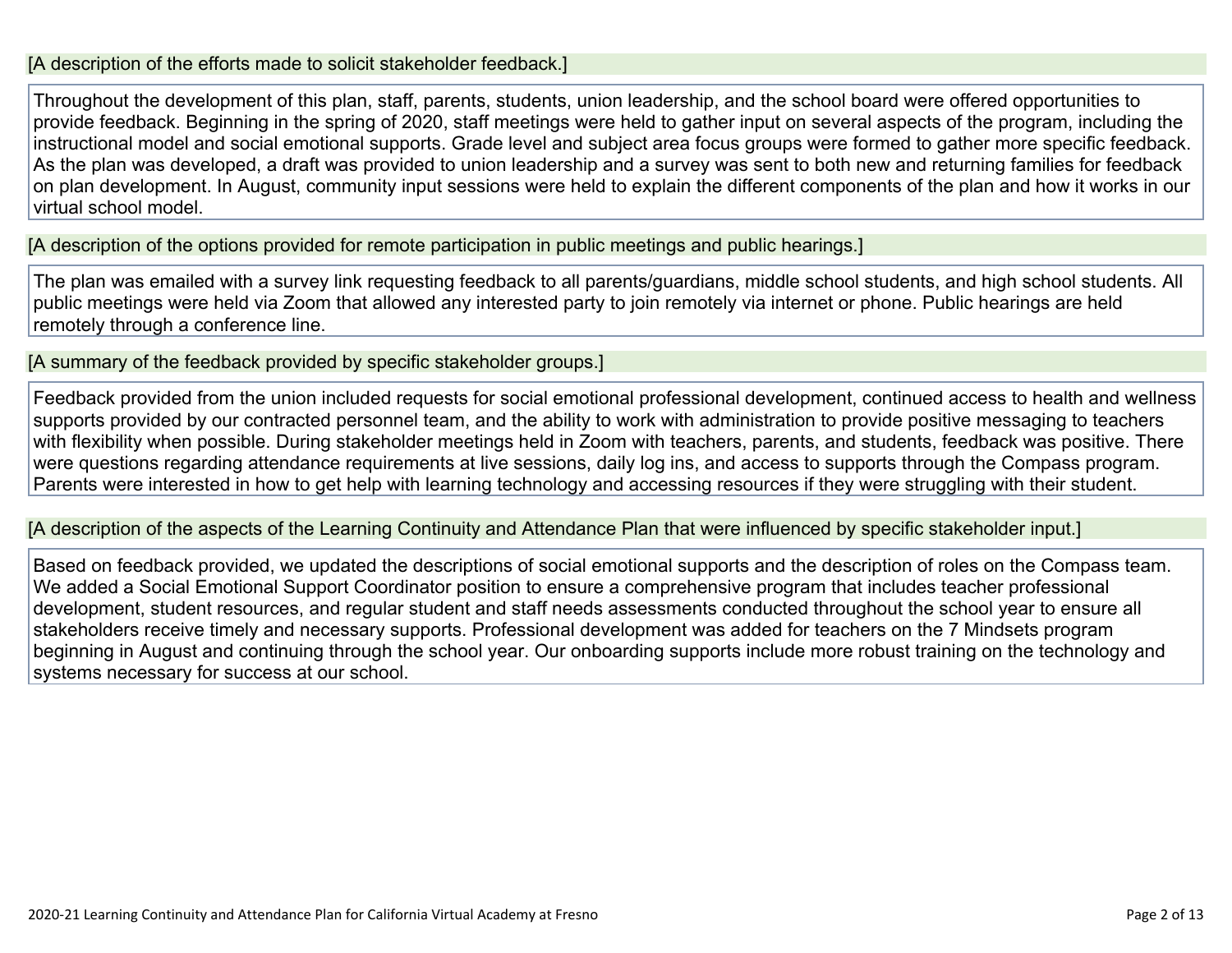# **[Continuity](http://www.doc-tracking.com/screenshots/20LCP/Instructions/20LCPInstructions.htm#ContinuityofLearning) of Learnin[g](http://www.doc-tracking.com/screenshots/20LCP/Instructions/20LCPInstructions.htm#ContinuityofLearning)**

## **In-Person [Instructional](http://www.doc-tracking.com/screenshots/20LCP/Instructions/20LCPInstructions.htm#ContinuityofLearning1) Offerings**

[A description of the actions the LEA will take to offer classroom-based instruction whenever possible, particularly for students who have experienced significant learning loss due to school closures in the 2019–2020 school year or are at a greater risk of experiencing learning loss due to future school closures.]

As a non-classroom based charter school, California Virtual Academy at Fresno provides instruction synchronously and asynchronously via our online platforms. Students in elementary grades are enrolled in seven course offerings including math, language arts, history, science, physical education, art, and music or world language. Students in middle school grades are enrolled in seven course offerings including math, language arts, history, science, physical education, art, and an elective offering including options of music, world language, and career readiness. High school students are enrolled in six courses to meet the graduation requirements of the school. Students have access to the asynchronous lesson components 24 hours a day, seven days per week. Daily assignments in courses are listed on the student's online school calendar and graded upon submission. Synchronous instruction is provided via our Class Connect platform. Teachers are required to provide a minimum of 15 hours of interactive instruction per week focused on high-priority essential standards. Students have additional targeted, synchronous instructional support for both remediation and enrichment according to individual student needs. Targeted small-group instructional sessions address learning loss due to school closures. Students are required to login daily and attend all assigned live instructional sessions.

#### **Actions Related to In-Person [Instructional](http://www.doc-tracking.com/screenshots/20LCP/Instructions/20LCPInstructions.htm#ContinuityofLearning2) Offerings [additional rows and actions may be added as necessary]**

| <b>Description</b>                                                                                                                                                                                                                                                                                                                                                                                                                                                                                                                                                                                                                                                                                                                                                                                                            | <b>Total Funds</b> | Contributing |
|-------------------------------------------------------------------------------------------------------------------------------------------------------------------------------------------------------------------------------------------------------------------------------------------------------------------------------------------------------------------------------------------------------------------------------------------------------------------------------------------------------------------------------------------------------------------------------------------------------------------------------------------------------------------------------------------------------------------------------------------------------------------------------------------------------------------------------|--------------------|--------------|
| According to our charter, California Virtual Academy at Fresno is a non-classroom based<br>charter school. The actions listed are designed to meet the needs of our students for the 20-<br>21 school year.<br>• Students are enrolled in a broad course of study.<br>Instruction is provided synchronously and asynchronously via our online platforms.<br>Students are required to login to the online school daily and attend all assigned live<br>instructional sessions. In the instance of loss of Internet service, families are<br>provided an offline continued engagement plan.<br>Students are provided a laptop and all books/materials for courses. Technical support<br>is available.<br>Low-income families may receive an internet reimbursement.<br>Students experiences homelessness may receive a hotspot. |                    |              |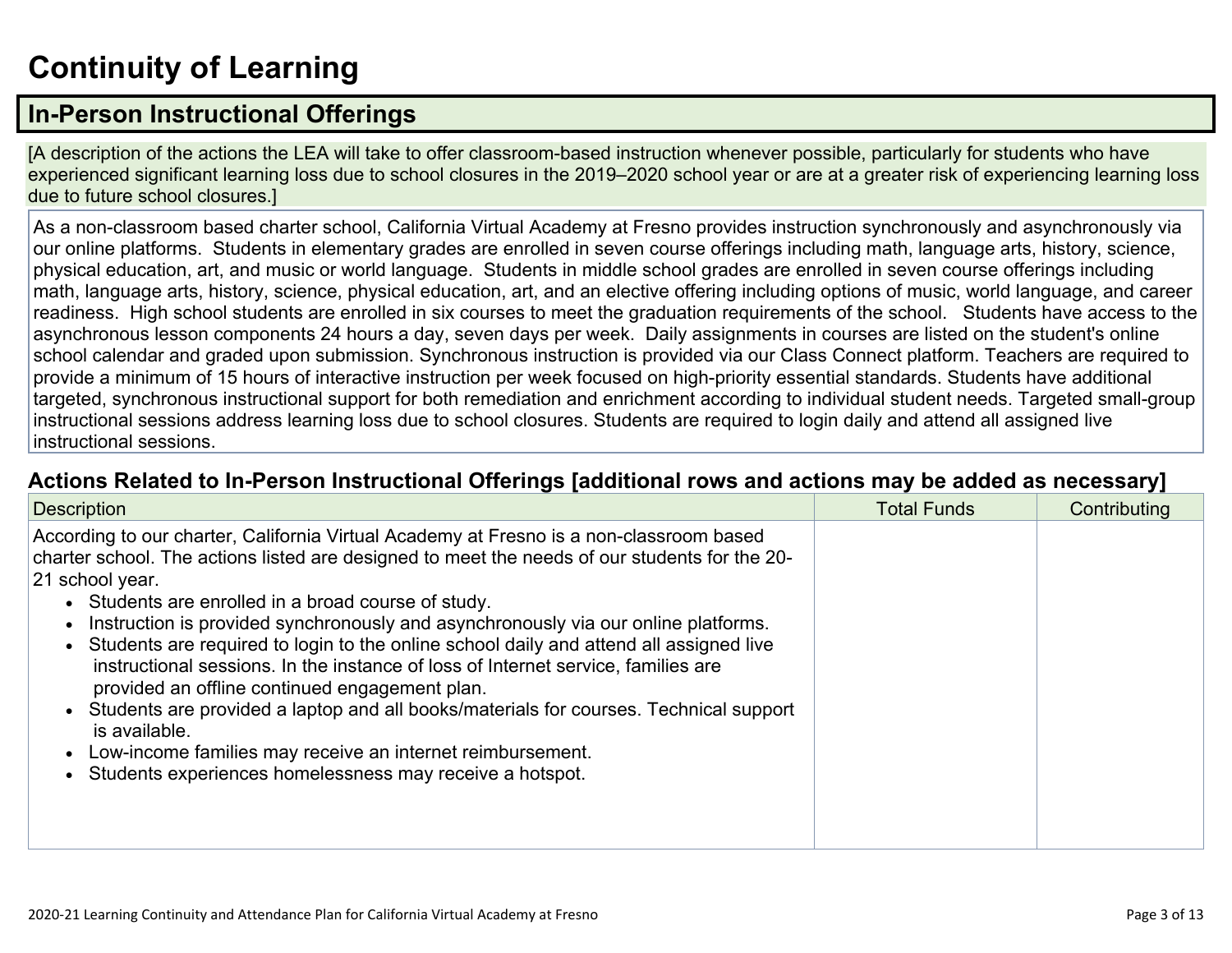## **Distance [Learning](http://www.doc-tracking.com/screenshots/20LCP/Instructions/20LCPInstructions.htm#DistanceLearningProgram) Program**

## **Continuity of [Instruction](http://www.doc-tracking.com/screenshots/20LCP/Instructions/20LCPInstructions.htm#DistanceLearningProgram1)**

[A description of how the LEA will provide continuity of instruction during the school year to ensure pupils have access to a full curriculum of substantially similar quality regardless of the method of delivery, including the LEA's plan for curriculum and instructional resources that will ensure instructional continuity for pupils if a transition between in-person instruction and distance learning is necessary.]

Live instruction is facilitated through our class connect, online classroom, platform. Students are required to login daily and attend all assigned live instructional sessions. Each quarter includes an 8 week instructional cycle where teachers provide a minimum of 15 hours of live, interactive instruction and support. The bulk of instructional time is facilitated to the class, however many small group tutoring sessions or one on one support sessions are also offered by teachers.

Students at the California Virtual Academies have access to their courses and curriculum 24 hours a day, seven days a week. Daily, required assignments in courses are listed on the student's online school calendar and graded upon submission. Along with our course curriculum, students have access to a variety of other support resources, embedded in department's programs and facilitated through the classroom teacher.

In the instance of any loss of access to the online platforms due to loss of Internet service, etc, families are provided a continued engagement plan to ensure that there is no loss of academic engagement and support them with any needs they may have.

#### **Access to Devices and [Connectivity](http://www.doc-tracking.com/screenshots/20LCP/Instructions/20LCPInstructions.htm#DistanceLearningProgram2)**

[A description of how the LEA will ensure access to devices and connectivity for all pupils to support distance learning.]

All students are provided a laptop upon request and materials for all courses. Students may also qualify for internet subsidy based on household income reported on the Back to School Packet/ qualification for National School Lunch Program. Students who have reported homelessness may qualify for a hotspot to ensure internet access is available. Reduced cost internet service provider information is provided to families who report loss of income or financial difficulty. Technical support is available through K12 to ensure students have appropriate equipment and access. Damaged, stolen, or lost equipment will be reported and replacements ordered as needed.

## **Pupil [Participation](http://www.doc-tracking.com/screenshots/20LCP/Instructions/20LCPInstructions.htm#DistanceLearningProgram3) and Progress**

[A description of how the LEA will assess pupil progress through live contacts and synchronous instructional minutes, and a description of how the LEA will measure participation and time value of pupil work.]

The school assess pupil progress with live contacts and synchronous instructional minutes in several different ways. Homeroom teachers make monthly enduring connection calls to their homeroom students to review attendance, progress in classes and current grades. Additionally, homeroom teachers hold quarterly parent student teacher conferences and send out progress reports and semester report cards.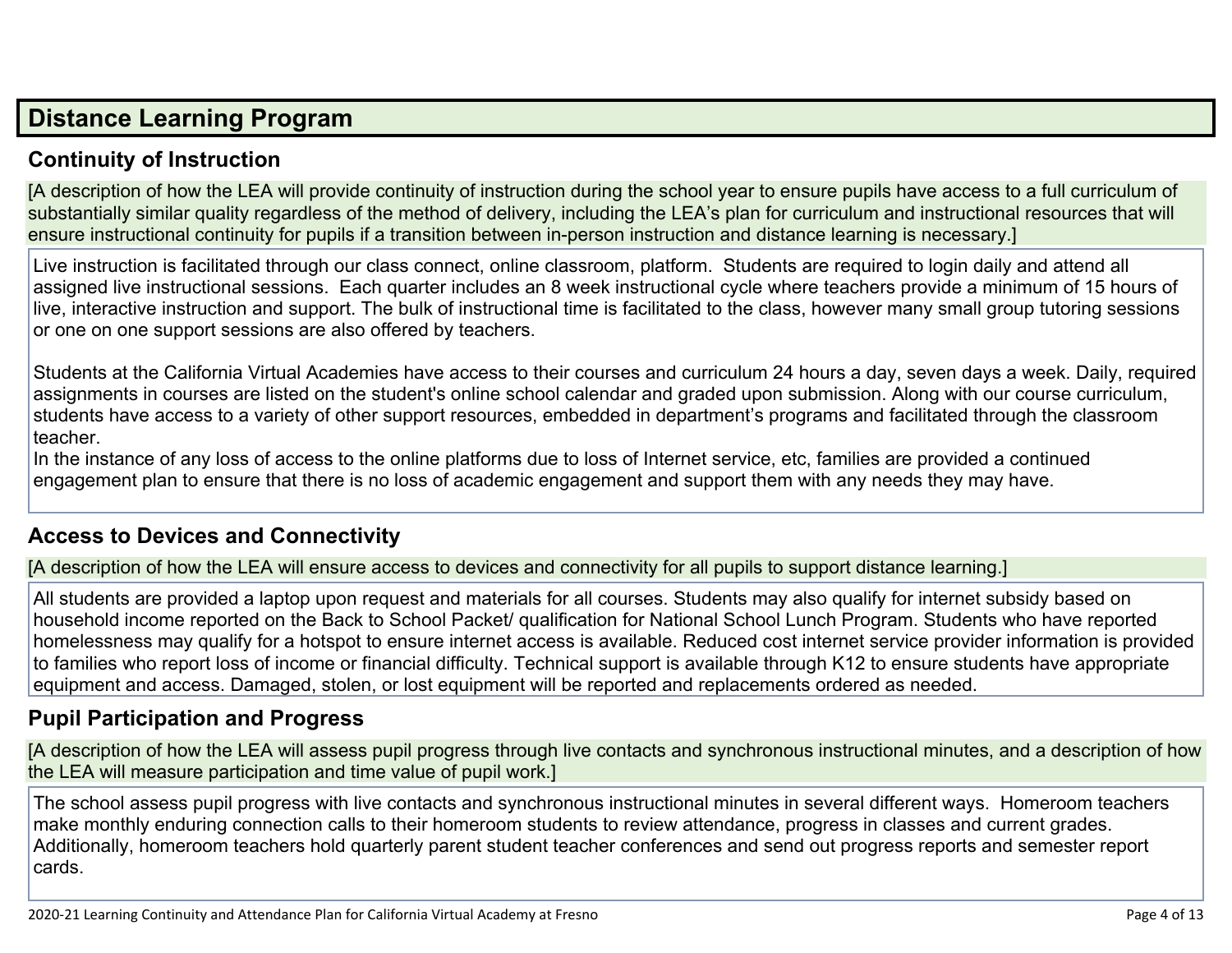With regards to content classes, the live instruction invitation framework emphasizes math and English instruction and takes into consideration the overall hours a student is expected to spend in Class Connect each week by limiting class session length to an average of 45 minutes. The live instruction schedule is designed to allow small group instruction while also allowing for flexibility in grouping, session length, and opportunities for extended collaborative sessions. During live sessions, students be assessed on previous knowledge and knowledge gained during the lesson. Teachers have and continue to work with their instructional coach and content team to determine priority standards and common assessments for the courses.

Homeroom teachers, instructional coaches and Attendance Advocates monitor student participation and attendance in live instructional sessions using the daily activity report and the weekly progress tracker, in addition to other content reports as necessary. They follow up with students to ensure students understand the importance of attending live sessions and help students overcome challenges to live student attendance.

## **Distance Learning Professional [Development](http://www.doc-tracking.com/screenshots/20LCP/Instructions/20LCPInstructions.htm#DistanceLearningProgram4)**

[A description of the professional development and resources that will be provided to staff to support the distance learning program, including technological support.]

As an established virtual online school all professional development and resources are set up to support virtual learning. Our school has a dedicated IT team to support staff, families, and students. Staff is also trained to provide technological support to families when they experience temporary internet or computer issues. Our school has an engagement policy to support students when they may be temporarily offline. All staff received professional development on the use of project based learning within an online based platform to provide students with engaging, authentic learning experiences online. In addition, teachers receive ongoing coaching and professional development on mathematical practices and utilizing rich math tasks to improve student outcomes. Teachers also engage in Professional Learning Communities to improve academic achievement for all CAVA students.

#### **Staff Roles and [Responsibilities](http://www.doc-tracking.com/screenshots/20LCP/Instructions/20LCPInstructions.htm#DistanceLearningProgram5)**

[A description of the new roles and responsibilities of affected staff as a result of COVID-19.]

In the High School, Graduation Coaches have been added to create a wrap around support for our senior class. They ensure all documentation is in order, students are on track to graduate, and they support them in achieving their college and career goals. The role is intended to directly impact graduation rate, college and career readiness, and monitor students for one year post-graduation.

California Virtual Academy at Fresno is developing a new Socio-Emotional and Engagement team called Compass. The Compass Program provides information, resources, and support to students and families who are new to our schools, who are struggling to remain engaged in school, or who are in a crisis situation due to lack of resources or social-emotional issues. Within the Compass Program are several roles that provide targeted support to students, based on individual needs:

Engagement Coaches: Provide both intensive & light-touch support for students struggling with daily engagement through 1-1 weekly conferencing, small group conferencing, and weekly support contracts.

Community Coordinator: Hosts online sessions to support and provide connection for Learning Coaches, assists in coordination of in-Person Events, facilitates Social Media and school-level communications.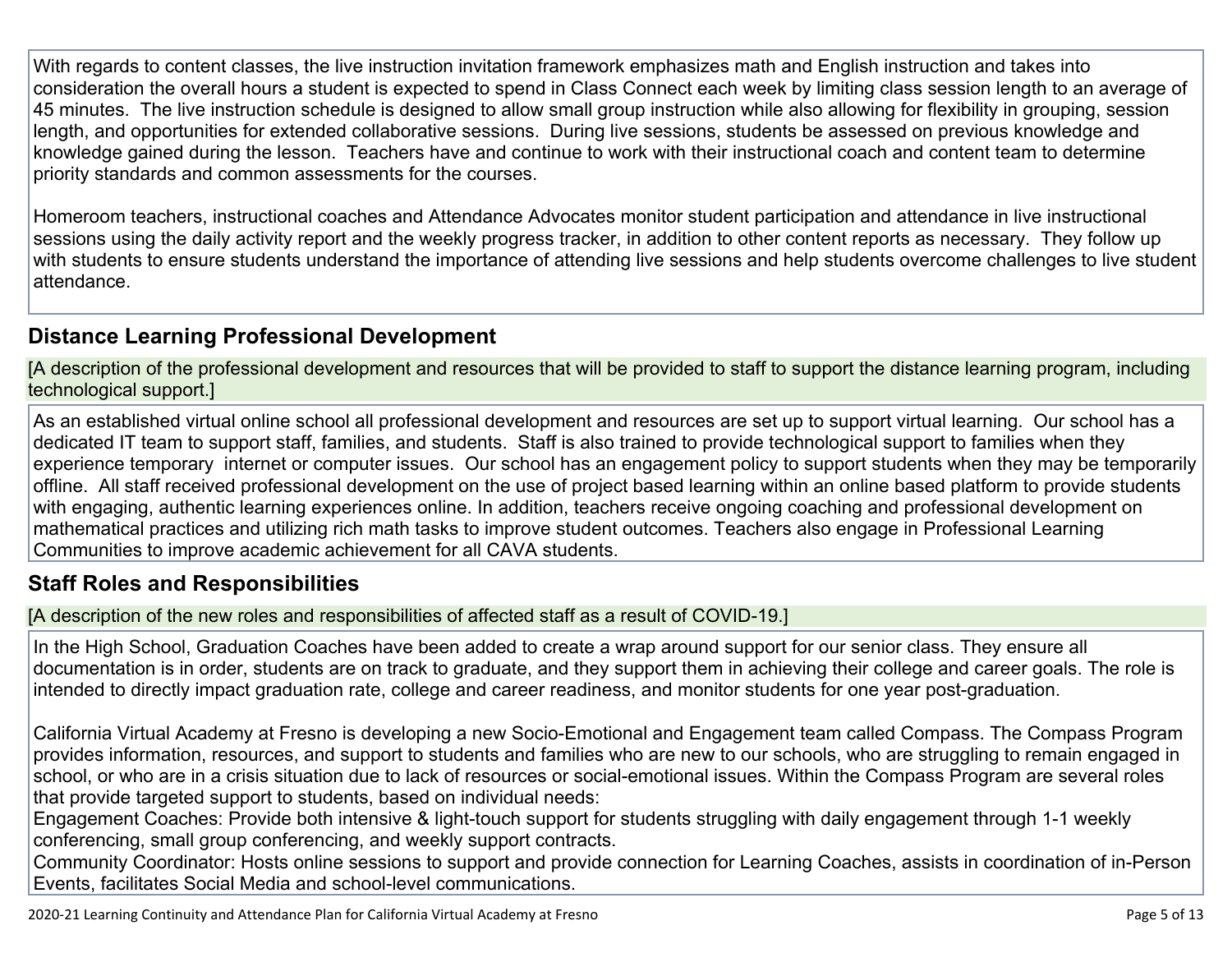MKV & Foster Support Coordinator: Provides information and resources to homeless and foster students Support Coordinators: Oversee the 7 Mindsets Assemblies and monthly communication to families, facilitates school-wide social-emotional screening, provides 1-1 or small group support for students who need additional SE supports.

Onboarding Specialist: Coordinates and facilitates onboarding & orientation for new students. Provides help for returning at-promise students through Modified Strong Start sessions. Leads additional support sessions for new students throughout the year for those who need additional help with navigating the school platform.

Staff is provided professional development in the 7 Mindsets curriculum to integrate social-emotional learning into their instruction and communication with students. Staff is also provided training in how to incorporate trauma informed practices into their communication with students and families based on research.

The school holds regular virtual assemblies on internet/cyber bullying, internet safety, and suicide prevention throughout the school year. We also utilize 7 mindsets curriculum to support student socio-emotional health.

The Compass Social Emotional Coordinators surveys all students in the fall to identify those students who are at high risk for socialemotional difficulties. Students are offered additional support with Compass and their parents are sent information on community resources that are available, based on need. Additionally, all students are invited to monthly 7 Mindsets assemblies to support SE learning and to foster a supportive school climate. Teachers and staff can request additional support from the Compass Program for students who are struggling with engagement or social-emotional difficulties.

#### **[Supports](http://www.doc-tracking.com/screenshots/20LCP/Instructions/20LCPInstructions.htm#DistanceLearningProgram6) for Pupils with Unique Needs**

[A description of the additional supports the LEA will provide during distance learning to assist pupils with unique needs, including English learners, pupils with exceptional needs served across the full continuum of placements, pupils in foster care, and pupils who are experiencing homelessness.]

California Virtual Academy at Fresno is an established virtual school model ready to support all students in a virtual setting. All students have a designated learning coach and are connected to a teacher as their main point of contact to ensure daily checks of progress and attendance occur. Support staff are available to assist with specific needs in the areas of attendance, academic progress, social/ emotional, language development, foster youth, homelessness, IEP, and 504 Plan.

All students classified as an English Learner with the state of CA offers live ELD classes each week. These classes directly teach the ELD standards as they are aligned with the essential ELA standards the students are learning in core classes. Students are offered additional small group ELD instruction based on formative assessments and need to access the general education curriculum. Additional online resources are being sent to families with home language support and online learning activities.

Pupils with exceptional needs served across the full continuum of placements - The school values all students, including students with disabilities. Through this unprecedented pandemic, we have continued to comply with IDEA and all services have been continuously offered virtually per individual students' IEPs. Virtual support is being offered to our students attending non-public schools, for the duration of in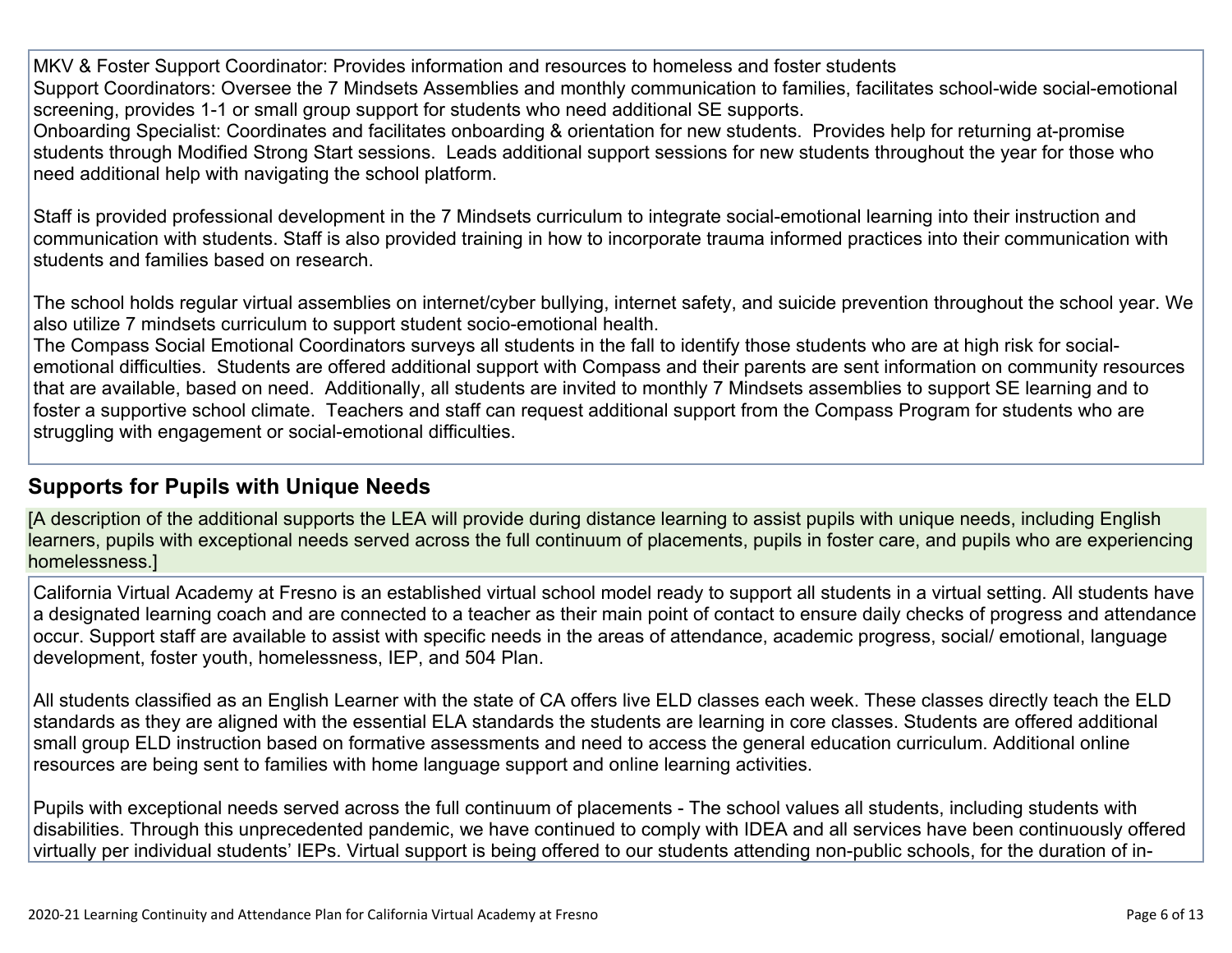person school closures. Considering student needs, IEP teams met during this time to discuss additions or changes to services to support social-emotional and behavioral needs.

California Virtual Academy at Fresno is committed to supporting the unique educational, emotional, and social needs of all students, including those who are in foster care or are experiencing homelessness. These hardships often cause additional stress and anxiety that affect a child's capacity to focus in school. As students are identified as foster or homeless, the MKV & Foster Support Coordinator, a new position created in response to the COVID-19 pandemic, reaches out to the student/family to work with them 1-1 to notify them of their rights, to determine what types of support the family needs, and to connect the family to necessary resources. Common needs include referrals to community-based resources, additional in-school support, and help in maintaining regular internet service to connect to school. If the family needs help with internet, help would be provided in completing the BTSP for ISP reimbursement. If a hotspot is needed (for MKV families), delivery would be arranged. Homeless and foster youth in high school are assessed to determine whether partial credits have been earned. Foster Youth in 11th or 12th grade are assessed to determine whether they are eligible for reduced credit graduation in adherence to AB 167/216.

| Actions related to the Distance Learning Program [additional rows and actions may be added as necessary] |
|----------------------------------------------------------------------------------------------------------|
|----------------------------------------------------------------------------------------------------------|

| <b>Description</b>                                                                                                                                                                                                                                                                                                                                                                                                                                                                                                                                                                                                                                                                                                                                                                                                                                                                                                                                                                                                                                                                                                                                                                                                                                                                                                                                                           | <b>Total Funds</b> | Contributing |  |
|------------------------------------------------------------------------------------------------------------------------------------------------------------------------------------------------------------------------------------------------------------------------------------------------------------------------------------------------------------------------------------------------------------------------------------------------------------------------------------------------------------------------------------------------------------------------------------------------------------------------------------------------------------------------------------------------------------------------------------------------------------------------------------------------------------------------------------------------------------------------------------------------------------------------------------------------------------------------------------------------------------------------------------------------------------------------------------------------------------------------------------------------------------------------------------------------------------------------------------------------------------------------------------------------------------------------------------------------------------------------------|--------------------|--------------|--|
| According to our charter, California Virtual Academy at Fresno is a non-classroom based<br>charter school. The actions listed are designed to meet the needs of our students for the 20-<br>21 school year.<br>• Students are enrolled in a broad course of study.<br>Instruction is provided synchronously and asynchronously via our online platforms.<br>Students are required to login to the online school daily and attend all assigned live<br>instructional sessions. In the instance of loss of Internet service, families are<br>provided an offline continued engagement plan.<br>Students are provided a laptop and all books/materials for courses. Technical support<br>is available.<br>Low-income families may receive an internet reimbursement.<br>Students experiences homelessness may receive a hotspot<br>Graduation Coaches ensure students are on track to graduate.<br>Socio-Emotional and Engagement team, including Engagement Coaches,<br>Community Coordinator, Support Coordinators, and Onboarding Specialist, provide<br>targeted support to build relationships, and bring about success and engagement.<br>MKV & Foster Support Coordinator ensure all students have full and equal access to<br>school programs and support to meet academic standards.<br>ELD teachers provide English Learners with synchronous designated ELD classes. | 7721075            | Yes          |  |
|                                                                                                                                                                                                                                                                                                                                                                                                                                                                                                                                                                                                                                                                                                                                                                                                                                                                                                                                                                                                                                                                                                                                                                                                                                                                                                                                                                              |                    |              |  |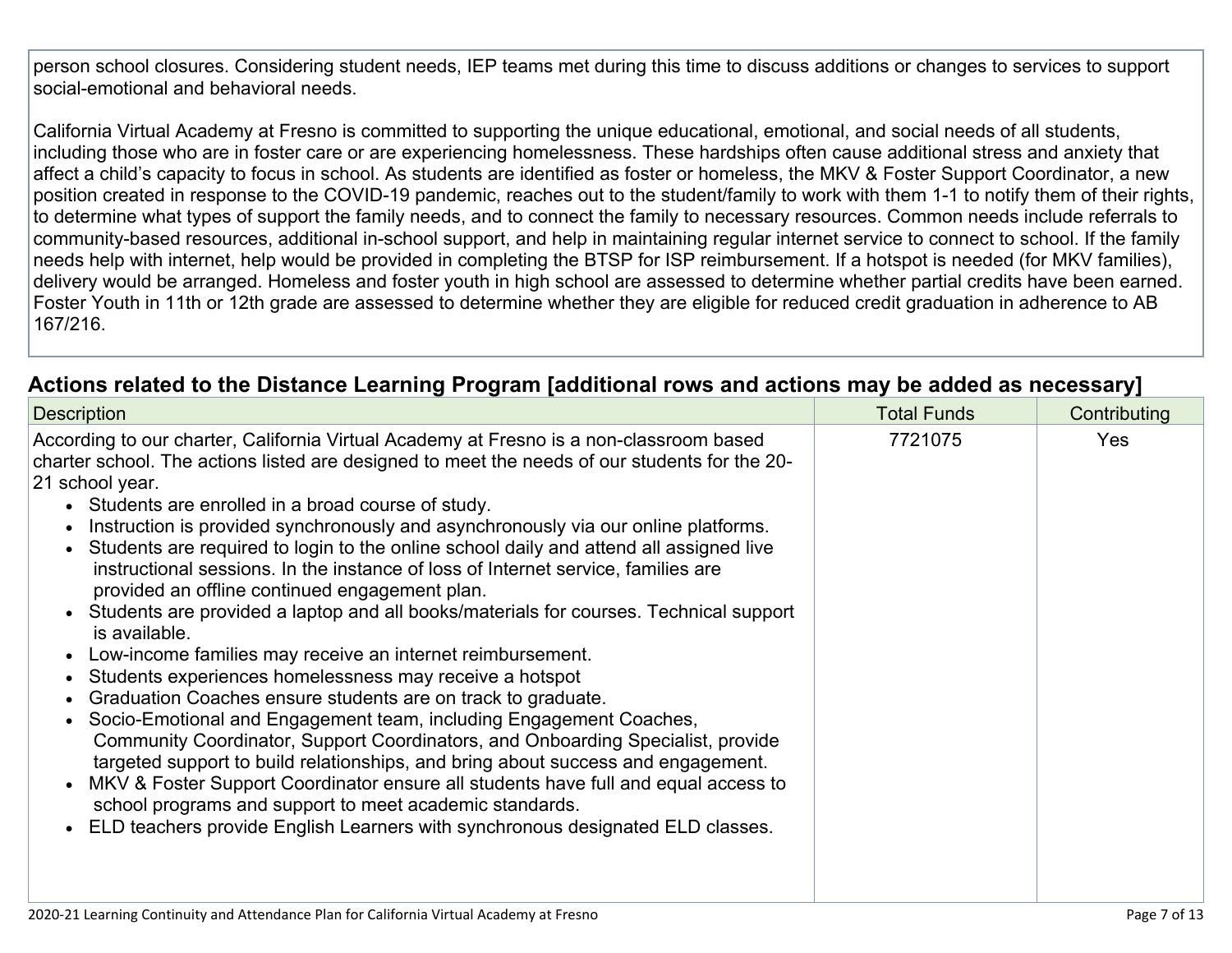## **Pupil [Learning](http://www.doc-tracking.com/screenshots/20LCP/Instructions/20LCPInstructions.htm#PupilLearningLoss) Loss**

[A description of how the LEA will address pupil learning loss that results from COVID-19 during the 2019–2020 and 2020–21 school years, including how the LEA will assess pupils to measure learning status, particularly in the areas of English language arts, English language development, and mathematics.]

All students (new and returning) start the year with a benchmark assessment (Star360), designed to identify areas of strength and weakness. The taking of this assessment is marked as required, strongly encouraged, and awarded points by homeroom teachers. The results of this assessment are utilized to invite students to live sessions to vary in length and frequency, based on student needs and areas of excellence.

### **Pupil Learning Loss [Strategies](http://www.doc-tracking.com/screenshots/20LCP/Instructions/20LCPInstructions.htm#PupilLearningLoss1)**

[A description of the actions and strategies the LEA will use to address learning loss and accelerate learning progress for pupils, as needed, including how these strategies differ for pupils who are English learners; low-income; foster youth; pupils with exceptional needs; and pupils experiencing homelessness.]

This starts, as addressed above, with the initial benchmark assessment. The results of this assessment are utilized to invite students to live sessions that vary in length and frequency, based on student needs and areas of excellence. Students with special needs are identified by their homeroom teacher and parent/LC and referred for extra layers of support offered by the Sped and/or Compass Team. Each department identifies student learning loss and gaps through a standards based diagnostic assessment. Utilizing the results from that assessment, teachers implement a multi-tiered instructional approach that targets all students' needs. All students receive daily core instruction offered live and virtual in the high priority standards. Students that have learning gaps are invited to additional live virtual small group intervention sessions with the GE teacher. Elementary students exhibiting significant learning gaps participate in researched based supplemental programs for math and/or ELA. Middle School students exhibiting significant learning gaps participate in an intervention program in math and/or ELA overseen by the Academic Lead Support. Students identified as homeless are supported by our Compass Team which provides local and state resources along with an internet hotspot to maintain connectivity as needed. Internet subsidies are provided to students based on their financial needs as evidenced by their income level.

All English Learners have an ELD Specialist who is authorized to teach designated English Language Development supporting them in addition to their general education teacher. Each EL receives a differentiated curriculum based on his/her individual language proficiency. Instruction is targeted to the ELD standards and frequent formative assessments ensure each English Learners is making adequate progress.

The special education department addresses student needs on an individual basis. Any additional supports or services that are deemed necessary to address learning loss is provided. Our students in special education have access to all interventions and supports offered through the general education program.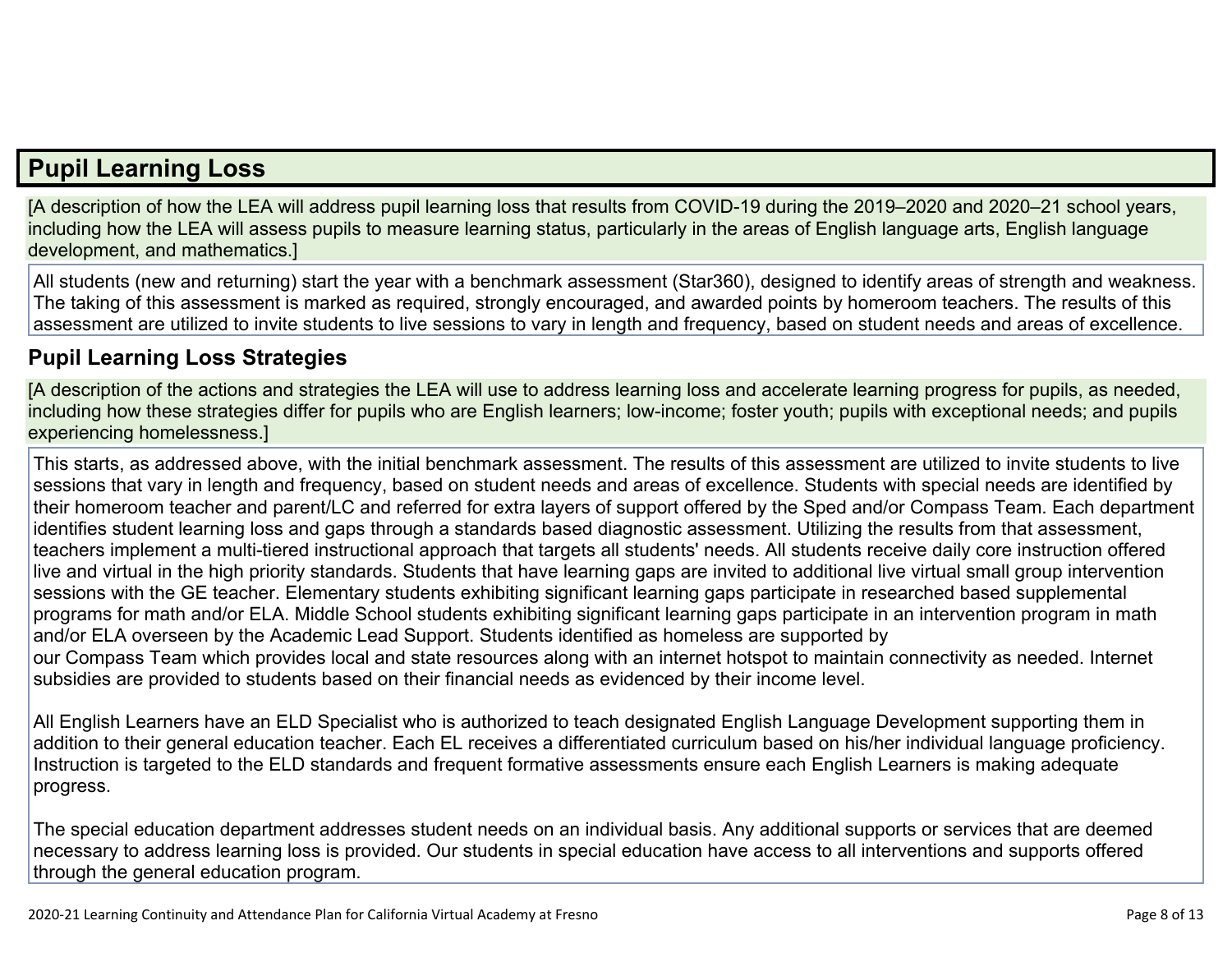## **[Effectiveness](http://www.doc-tracking.com/screenshots/20LCP/Instructions/20LCPInstructions.htm#PupilLearningLoss2) of Implemented Pupil Learning Loss Strategies**

#### [A description of how the effectiveness of the services or supports provided to address learning loss will be measured.]

We are measuring effectiveness through regular standards-based benchmark assessments in math and ELA throughout the year. Teachers are also conducting numerous formal and informal assessments through daily interaction in the online classroom, as well as in live support sessions. Administrators and Instructional Coaches at all levels are observing teachers' live sessions throughout the year and providing feedback, encouragement, and support. Teachers and administrators are meeting monthly to discuss student and teacher progress, through the use of data collected in live sessions, through the benchmark assessments, and in the online classroom. Professional Learning Communities are held weekly to discuss and evaluate the effectiveness of live instructional practices along with creating common assessments and adjusting instruction as needed.

Teachers provide daily live virtual sessions that focus on the high priority standards. Teachers also implement a multi-tiered RTI approach to ensure all students receive core instruction and students that need additional support are offered tier 2 and tier 3 interventions throughout the week. The effectiveness of these sessions are monitored on a weekly basis through in class formative assessments , on a monthly basis during teacher PLC meetings and documented on a standards tracker. Teachers analyze data on an ongoing weekly basis to measure the effectiveness of student supports put in place and meet with the administrative team quarterly to discuss student and teacher progress. Students that have significant learning gaps are provided tier 3 support through utilizing the intervention program, overseen and monitored by the Academic Lead support. Weekly reports are provided to measure student growth and progress. Administrative observations and Instructional Coach observations take place approximately 4 times a month to monitor and assess the effectiveness of instruction taking place in live sessions.

## **Actions to Address Pupil Learning Loss [additional rows and actions may be added as [necessary\]](http://www.doc-tracking.com/screenshots/20LCP/Instructions/20LCPInstructions.htm#PupilLearningLoss4)**

| 238076<br>Benchmark assessment identifies areas of strength and weakness in reading and<br>Yes<br>math.<br>Instructional Leads oversee and monitor the response to instruction to increase<br>student achievement in Math and ELA.<br>Supplemental intervention programs provided to students experiencing significant<br>learning gaps.<br>• Professional Learning Community focused on evaluating the effectiveness of live<br>instructional practices and creating common assessments.<br>Instructional Coaches monitor and assess the effectiveness of instruction taking<br>place in live sessions. | <b>Description</b> | <b>Total Funds</b> | Contributing |
|----------------------------------------------------------------------------------------------------------------------------------------------------------------------------------------------------------------------------------------------------------------------------------------------------------------------------------------------------------------------------------------------------------------------------------------------------------------------------------------------------------------------------------------------------------------------------------------------------------|--------------------|--------------------|--------------|
|                                                                                                                                                                                                                                                                                                                                                                                                                                                                                                                                                                                                          |                    |                    |              |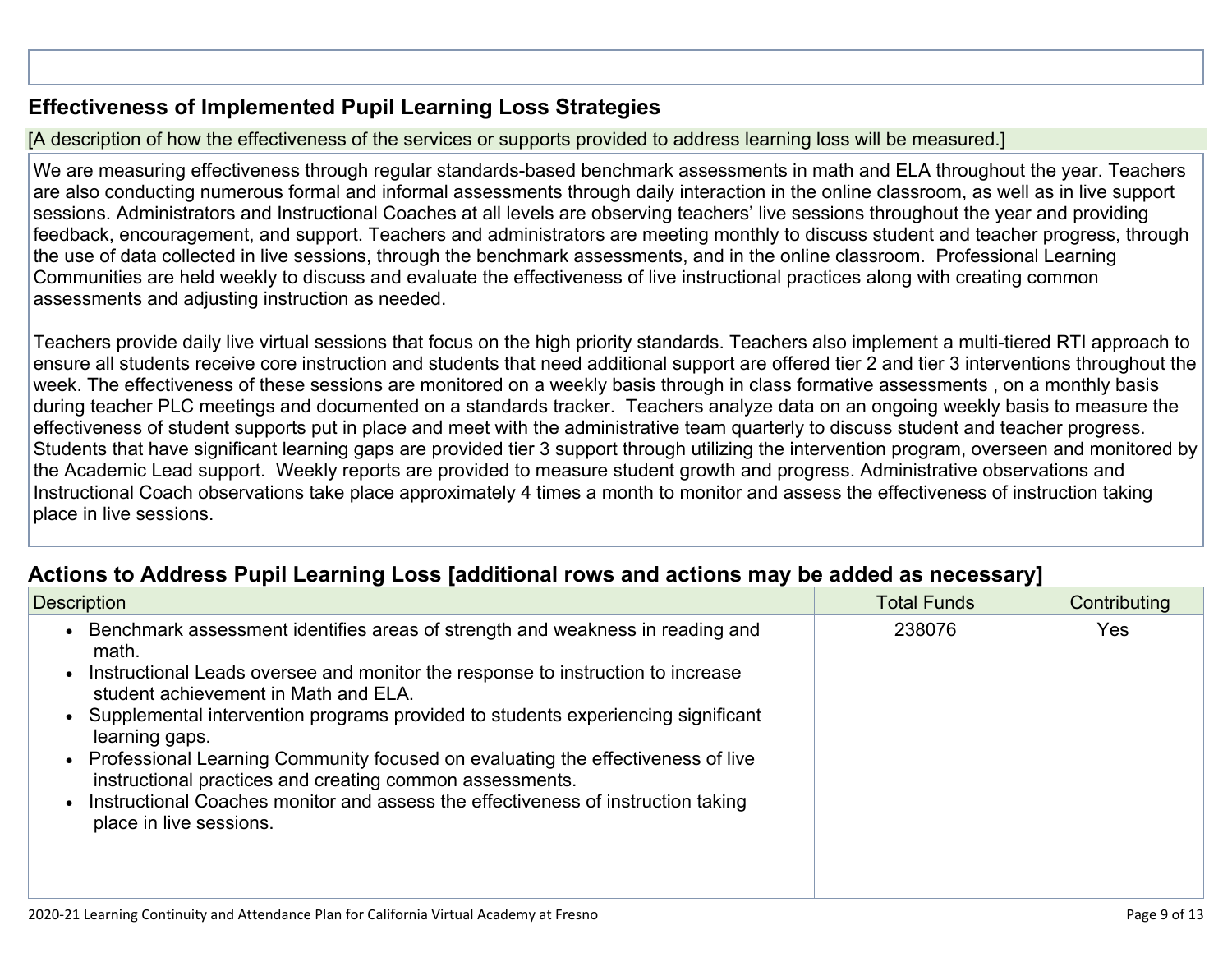[A description of how the LEA will monitor and support mental health and social and emotional well-being of pupils and staff during the school year, including the professional development and resources that will be provided to pupils and staff to address trauma and other impacts of COVID-19 on the school community.]

The Compass Social Emotional Coordinators surveys all students in the fall to identify those students who are at high risk for socialemotional difficulties. Students are offered additional supports with Compass and their parents are sent information on community resources that are available, based on need. Additionally, all students are invited to monthly 7 Mindsets assemblies to support SE learning and to foster a supportive school climate. Teachers and staff can request additional support from the Compass Program for students who are struggling with engagement or social-emotional difficulties. CAVA is creating a specialized focus on social-emotional learning and gather baseline, midyear, and end of year data to make informed decisions about the social-emotional needs of the school's students, teachers, parents, and administrators. The school also form a Social and Emotional Committee consisting of each of these stakeholders listed previously. The committee is integral in evaluating the school's needs and steering the direction of support that is needed to impact the school's culture, and efficacy of social-emotional learning.

To provide an additional layer of support to the social-emotional well-being of our students, they have access to and participate in the 7 Mindsets Program. In addition to the 7 mindsets content and curriculum, students are invited to attend monthly assemblies with one mindset as the focus for each assembly. Teachers are provided with professional development opportunities on how to integrate the mindsets into instructional and HR sessions, based on the monthly focus.

Professional Development: Staff is provided professional development in the 7 Mindsets curriculum. There are also monthly professional development for teachers on how they can integrate social-emotional learning within their instruction and communication with students. Staff is also provided training in how to incorporate trauma informed practices into their communication with students and families based on research regarding ACES. All teachers, TK-12 have access to the 7 Mindsets Portal. CAVA provides Parent Trainings to better educate parents on the importance of social-emotional learning and how to apply key strategies and techniques within their parenting.

The school holds regular virtual assemblies on internet/cyber bullying, internet safety, and suicide prevention throughout the school year. We also utilize 7 mindsets curriculum to support student socio-emotional health.

The school is developing a new Socio-Emotional and Engagement team called Compass. The Compass Program provides information, resources, and support to students and families who are new to our schools, who are struggling to meet enrollment requirements due to lack of engagement with school, or who are in a crisis due to lack of resources or social-emotional issues.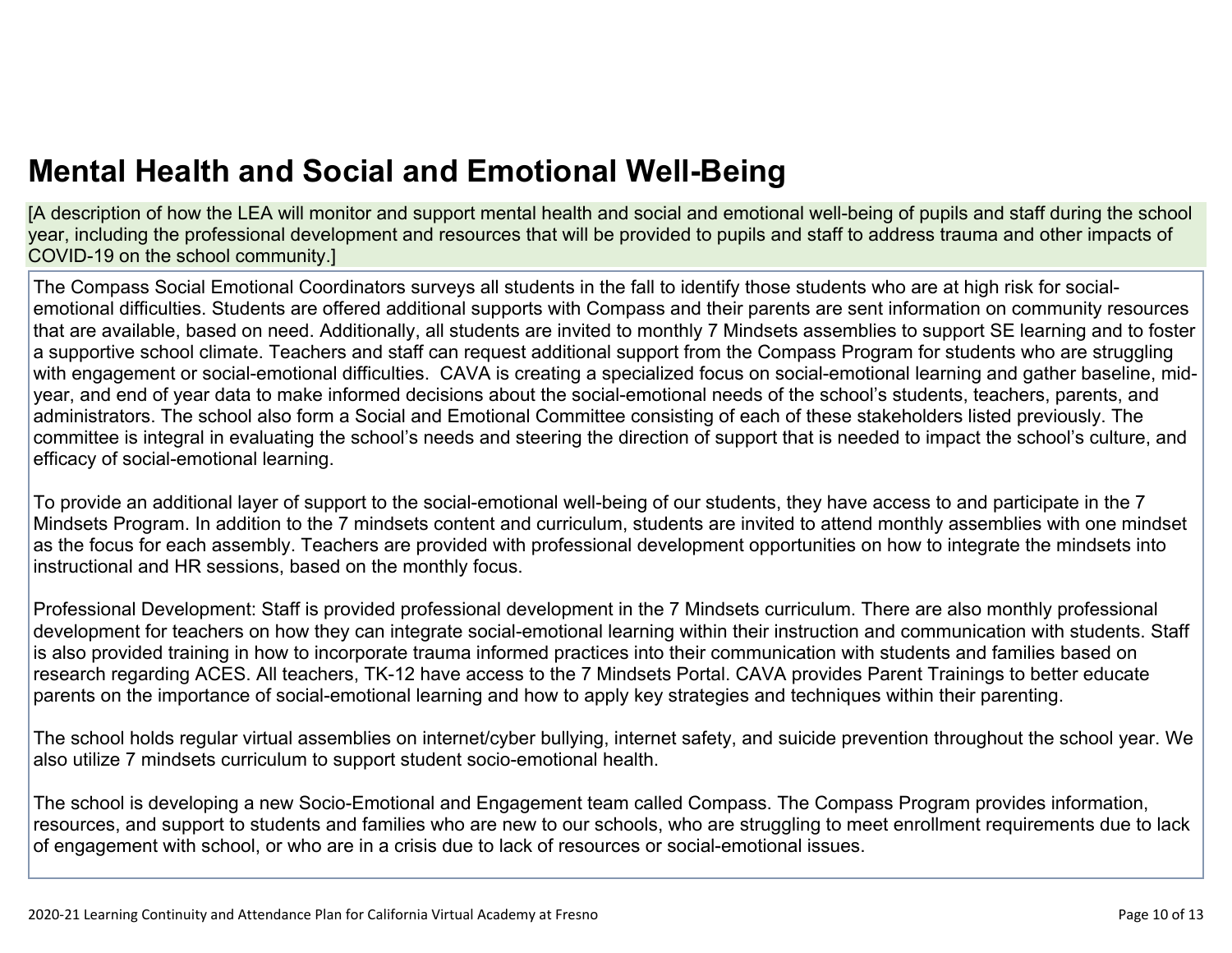# **Pupil and Family [Engagement](http://www.doc-tracking.com/screenshots/20LCP/Instructions/20LCPInstructions.htm#PupilEngagementandOutreach) and Outreach**

[A description of pupil engagement and outreach, including the procedures for tiered reengagement strategies for pupils who are absent from distance learning and how the LEA will provide outreach to pupils and their parents or guardians, including in languages other than English, when pupils are not meeting compulsory education requirements, or if the LEA determines the pupil is not engaging in instruction and is at risk of learning loss.]

Students are all assigned a homeroom teacher who serves in an advisory role to them. Teachers hold monthly academic check in meetings via Zoom or Black Board Collaborate to discuss progress across their content areas. Regional leads and teachers also meet monthly to discuss pupil progress and strategies to re-engage. One of the strategies they discuss is the possible referral to our Compass program where a liaison is assigned to the student for a period to monitor, call, meet and provide encouragement. Another possible strategy discussed is academic probation when we determine that students are attending school but not progressing in their lessons or submitting work. When students are placed on academic probation, the campus regional lead works with that student in live sessions, email, phone calls to reengage. Teachers have access to live language translators via phone service that dial out numbers of parents who speak another language so that we ensure we are all working together. We provide a wealth of data to our teachers each week that includes the number of minutes each student spent working both synchronous and asynchronous; we have trained teachers in the steps needed to follow up with that data with very clear systems and processes. When students are absent from school we have an attendance Back On Track plan which auto-dials parents to inform them that their child missed school that day. We also have attendance liaisons who follow up with emails, certified letters and coordinate training we provide to parents via live sessions to help them support their child in daily attendance.

# **School [Nutrition](http://www.doc-tracking.com/screenshots/20LCP/Instructions/20LCPInstructions.htm#SchoolNutrition)**

[A description of how the LEA will provide nutritionally adequate meals for all pupils, including those students who are eligible for free or reduced-price meals, when pupils are participating in both in-person instruction and distance learning, as applicable.]

California Virtual Academy at Fresno is a non-classroom based charter school. As such, there is no in-person instruction therefore no meals are offered.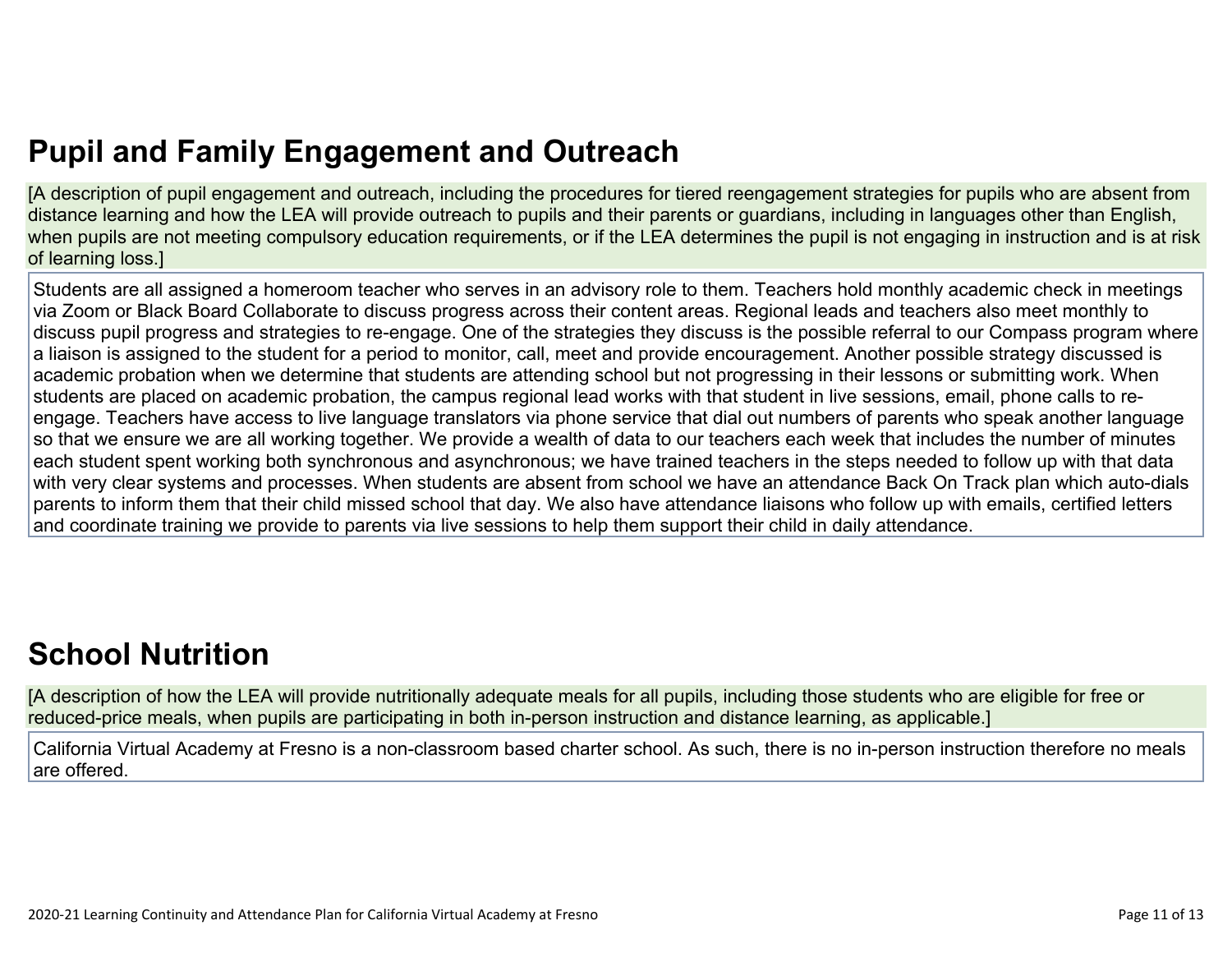## **[Increased](http://www.doc-tracking.com/screenshots/20LCP/Instructions/20LCPInstructions.htm#IncreasedorImprovedServices) or Improved Services for Foster Youth, English Learners, and Low-Income [Students](http://www.doc-tracking.com/screenshots/20LCP/Instructions/20LCPInstructions.htm#IncreasedorImprovedServices)**

| Percentage to Increase or Improve Services  Increased Apport | Increased Apportionment based on the Enrollment of Foster Youth, English Learners, and Low- |
|--------------------------------------------------------------|---------------------------------------------------------------------------------------------|
| 21.98%                                                       | 1308461                                                                                     |

## **Required [Descriptions](http://www.doc-tracking.com/screenshots/20LCP/Instructions/20LCPInstructions.htm#RequiredDescriptions)**

[For the actions being provided to an entire school, or across the entire school district or county office of education (COE), an explanation of (1) how the needs of foster youth, English learners, and low-income students were considered first, and (2) how these actions are effective in meeting the needs of these students.]

The LEA is an established virtual school model ready to support all students in a virtual setting. Support staff are available to assist with specific needs in the areas of attendance, academic progress, social/ emotional, language development, foster youth, homelessness, IEP, and 504 Plan. These challenges often cause additional stress and anxiety that affect a child's capacity to focus in school. The school has a developed Socio-Emotional and Engagement team called Compass. The Compass Program provides information, resources, and support to students and families who are new to our schools, who are struggling to meet enrollment requirements due to lack of engagement with school, or who are in a crisis due to lack of resources or social-emotional issues. The Compass Program includes several roles that provide targeted support to students, based on individual needs:

- Engagement Coaches: Provide both intensive & light-touch support for students struggling with daily engagement through 1-1 weekly conferencing, small group conferencing, and weekly support contracts.
- Community Coordinator: Hosts online sessions to support and provide connection for Learning Coaches.
- Social Support Coordinators: Oversee the 7 Mindsets Assemblies and monthly communication to families, facilitates school-wide social-emotional screening, provides 1-1 or small group support for students who need additional SE supports.
- Onboarding Specialist: Coordinates and facilitates onboarding & orientation for new students. Provides help for returning at-promise students through Modified Strong Start sessions. Leads additional support sessions for new students throughout the year for those who need additional help with navigating the school platform.

When creating the Compass program, the needs of foster youth, English learners, and low-income students were evaluated. It was determined the common areas of need were onboarding, engagement, and social emotional support. We have found that when students start the year successfully navigating all the ins and outs of our virtual program, they remain engaged and complete more assignments. Additionally, when students are not completing daily assignments, we found the sooner we intervene and provide support to get the student back on track, the more likely students are to stay engaged. Lastly, if students are struggling with daily engagement due to social-emotional reasons, proving support in this area allows students to reengage in school.